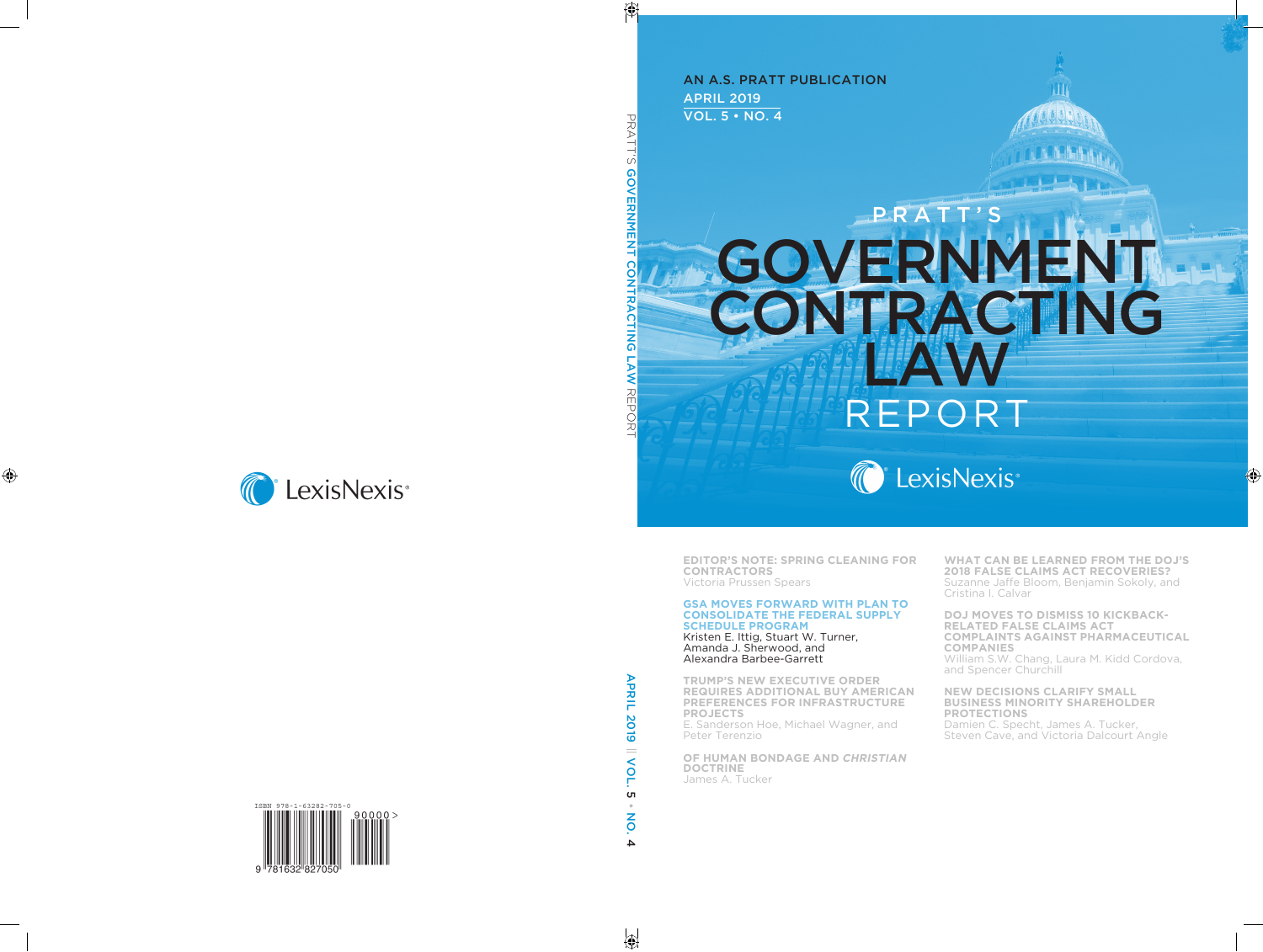## PRATT'S GOVERNMENT CONTRACTING LAW REPORT

| <b>VOLUME 5</b>                                                                  | <b>NUMBER 4</b>                                                                                                                      | <b>APRIL 2019</b> |
|----------------------------------------------------------------------------------|--------------------------------------------------------------------------------------------------------------------------------------|-------------------|
| <b>Editor's Note: Spring Cleaning for Contractors</b><br>Victoria Prussen Spears |                                                                                                                                      | 101               |
| <b>Supply Schedule Program</b><br>Alexandra Barbee-Garrett                       | GSA Moves Forward with Plan to Consolidate the Federal<br>Kristen E. Ittig, Stuart W. Turner, Amanda J. Sherwood, and                | 104               |
| <b>Preferences for Infrastructure Projects</b>                                   | Trump's New Executive Order Requires Additional Buy American<br>E. Sanderson Hoe, Michael Wagner, and Peter Terenzio                 | 108               |
| Of Human Bondage and <i>Christian</i> Doctrine<br>James A. Tucker                |                                                                                                                                      | 113               |
| <b>Act Recoveries?</b>                                                           | What Can Be Learned from the DOJ's 2018 False Claims<br>Suzanne Jaffe Bloom, Benjamin Sokoly, and Cristina I. Calvar                 | 116               |
| <b>Complaints Against Pharmaceutical Companies</b>                               | <b>DOJ</b> Moves to Dismiss 10 Kickback-Related False Claims Act<br>William S.W. Chang, Laura M. Kidd Cordova, and Spencer Churchill | 126               |
| <b>Protections</b>                                                               | <b>New Decisions Clarify Small Business Minority Shareholder</b><br>Damien C. Specht, James A. Tucker, Steven Cave, and              |                   |
| Victoria Dalcourt Angle                                                          |                                                                                                                                      | 130               |

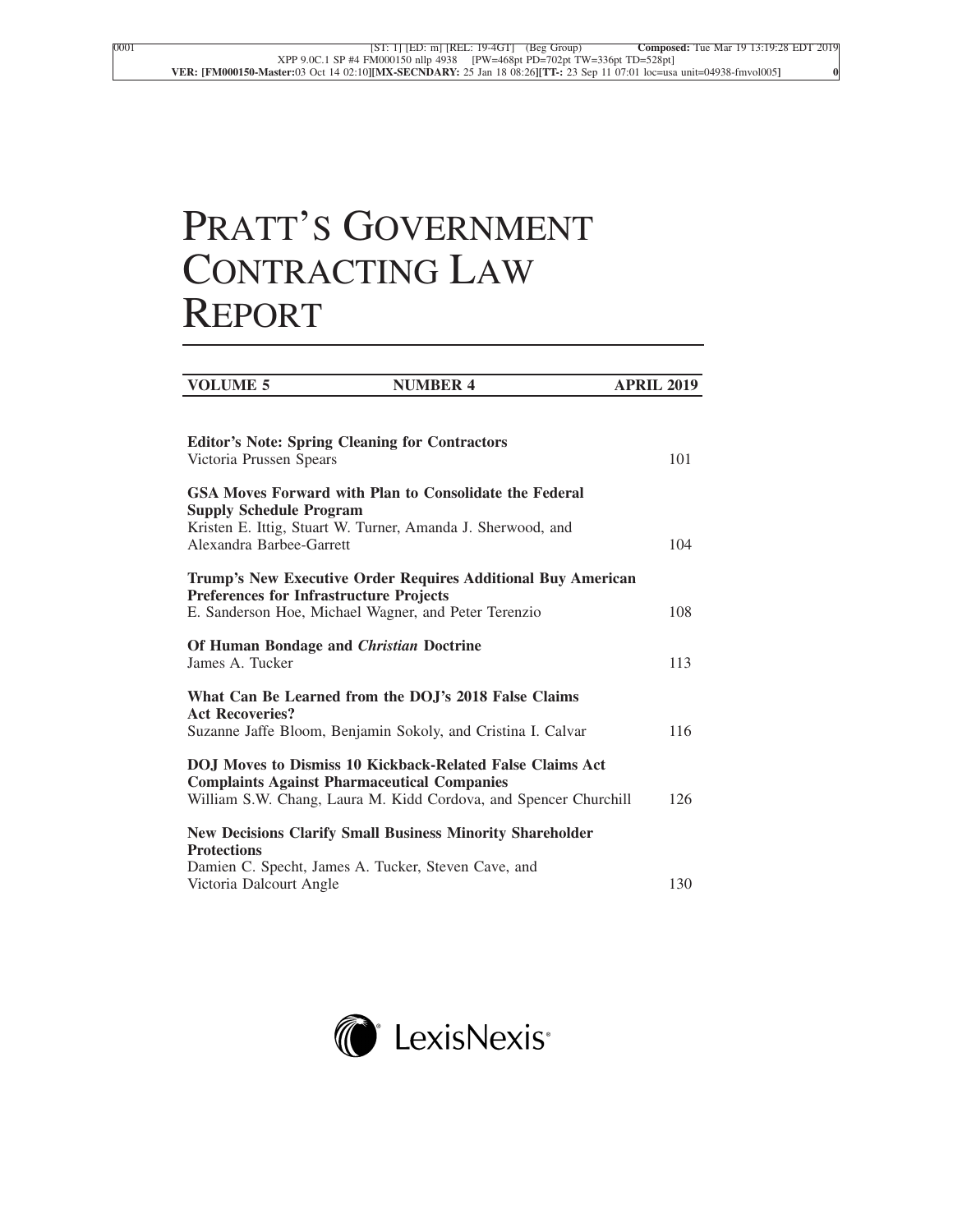#### **QUESTIONS ABOUT THIS PUBLICATION?**

| For questions about the <b>Editorial Content</b> appearing in these volumes or reprint permission,           |                  |
|--------------------------------------------------------------------------------------------------------------|------------------|
| please call:                                                                                                 |                  |
|                                                                                                              |                  |
|                                                                                                              |                  |
|                                                                                                              |                  |
| For assistance with replacement pages, shipments, billing or other customer service matters,<br>please call: |                  |
|                                                                                                              |                  |
|                                                                                                              |                  |
|                                                                                                              |                  |
| Customer Service Website http://www.lexisnexis.com/custserv/                                                 |                  |
| For information on other Matthew Bender publications, please call                                            |                  |
|                                                                                                              | $(800)$ 223-1940 |
| Outside the United States and Canada, please call                                                            | $(937)$ 247-0293 |

Library of Congress Card Number:

ISBN: 978-1-6328-2705-0 (print)

Cite this publication as:

[author name], [article title], [vol. no.] PRATT'S GOVERNMENT CONTRACTING LAW REPORT [page number] (LexisNexis A.S. Pratt);

Michelle E. Litteken, GAO Holds NASA Exceeded Its Discretion in Protest of FSS Task Order, 1 PRATT'S GOVERNMENT CONTRACTING LAW REPORT 30 (LexisNexis A.S. Pratt)

Because the section you are citing may be revised in a later release, you may wish to photocopy or print out the section for convenient future reference.

This publication is designed to provide authoritative information in regard to the subject matter covered. It is sold with the understanding that the publisher is not engaged in rendering legal, accounting, or other professional services. If legal advice or other expert assistance is required, the services of a competent professional should be sought.

LexisNexis and the Knowledge Burst logo are registered trademarks of RELX Inc. Matthew Bender, the Matthew Bender Flame Design, and A.S. Pratt are registered trademarks of Matthew Bender Properties Inc.

Copyright © 2019 Matthew Bender & Company, Inc., a member of LexisNexis. All Rights Reserved. Originally published in: 2015

No copyright is claimed by LexisNexis or Matthew Bender & Company, Inc., in the text of statutes, regulations, and excerpts from court opinions quoted within this work. Permission to copy material may be licensed for a fee from the Copyright Clearance Center, 222 Rosewood Drive, Danvers, Mass. 01923, telephone (978) 750-8400.

Editorial Office 230 Park Ave., 7th Floor, New York, NY 10169 (800) 543-6862 www.lexisnexis.com

MATTHEW<sup>OBENDER</sup>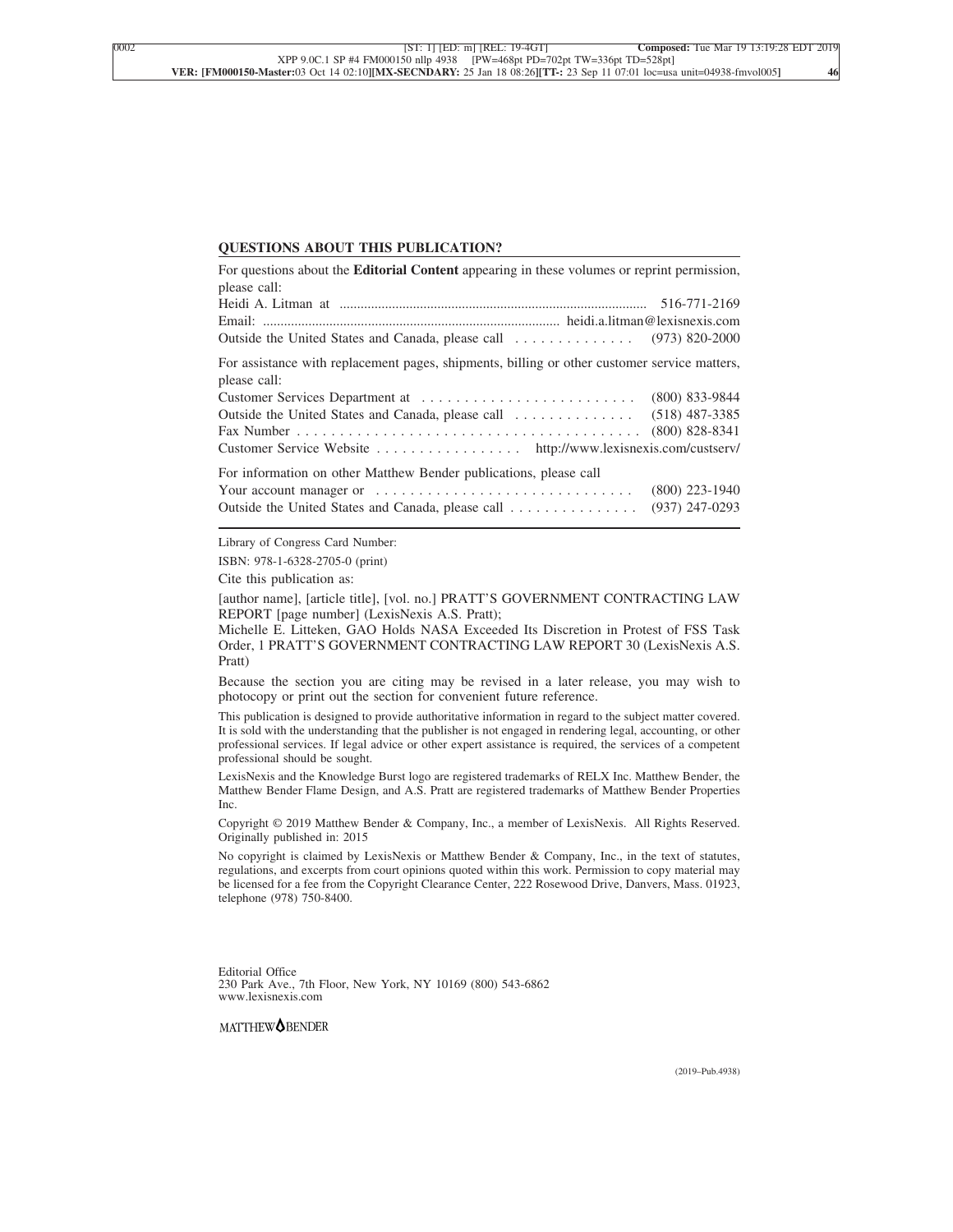### *Editor-in-Chief, Editor & Board of Editors*

#### **EDITOR-IN-CHIEF STEVEN A. MEYEROWITZ**

*President, Meyerowitz Communications Inc.*

**EDITOR**

**VICTORIA PRUSSEN SPEARS** *Senior Vice President, Meyerowitz Communications Inc.*

#### **BOARD OF EDITORS MARY BETH BOSCO**

*Partner, Holland & Knight LLP*

**DARWIN A. HINDMAN III** *Shareholder, Baker, Donelson, Bearman, Caldwell & Berkowitz, PC*

> **J. ANDREW HOWARD** *Partner, Alston & Bird LLP*

**KYLE R. JEFCOAT** *Counsel, Latham & Watkins LLP*

**JOHN E. JENSEN** *Partner, Pillsbury Winthrop Shaw Pittman LLP*

> **DISMAS LOCARIA** *Partner, Venable LLP*

**MARCIA G. MADSEN** *Partner, Mayer Brown LLP*

**KEVIN P. MULLEN** *Partner, Morrison & Foerster LLP*

**VINCENT J. NAPOLEON** *Partner, Nixon Peabody LLP*

**STUART W. TURNER** *Counsel, Arnold & Porter*

**ERIC WHYTSELL** *Partner, Stinson Leonard Street LLP*

**WALTER A.I. WILSON** *Senior Partner, Polsinelli PC*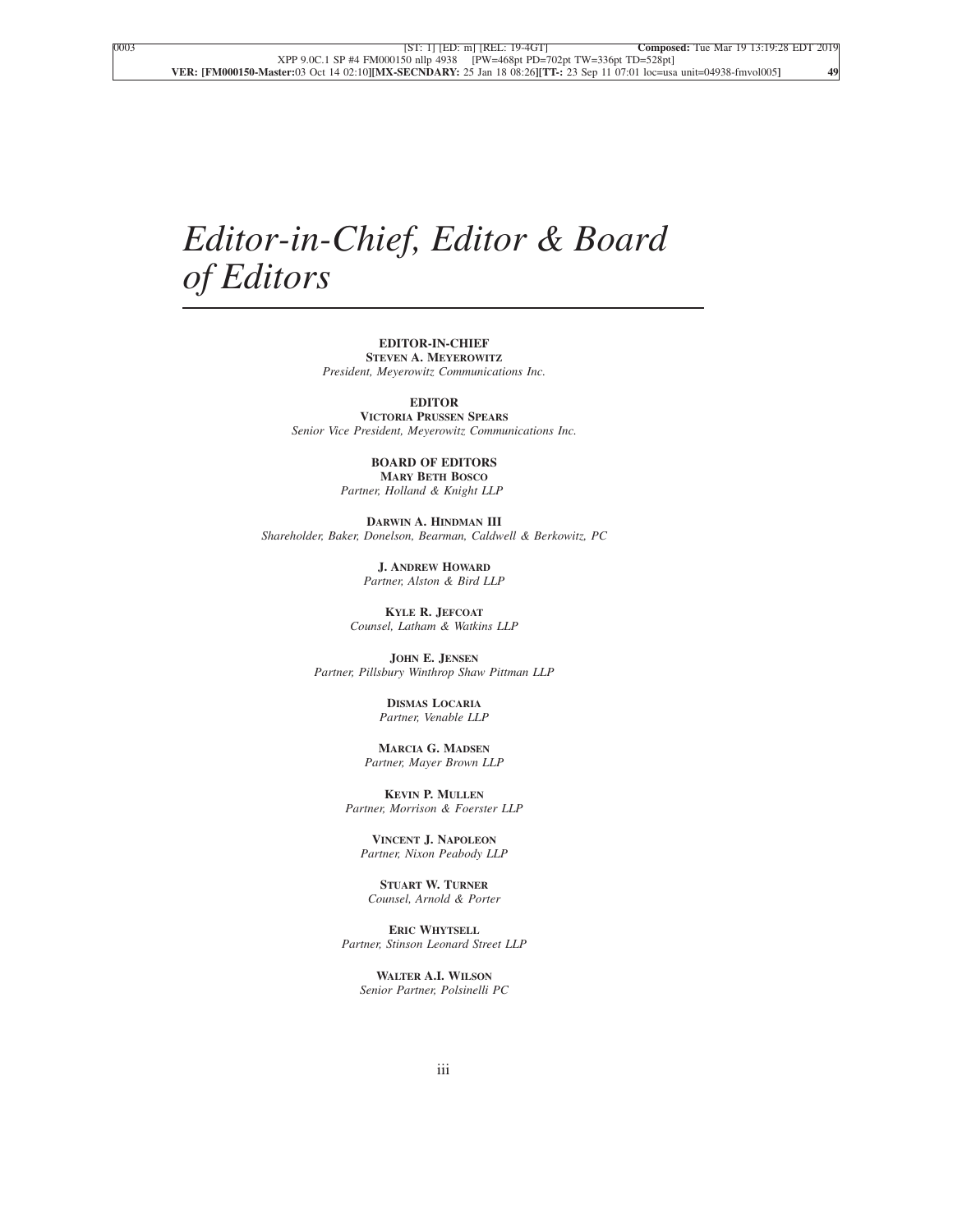PRATT'S GOVERNMENT CONTRACTING LAW REPORT is published twelve times a year by Matthew Bender & Company, Inc. Copyright 2019 Reed Elsevier Properties SA., used under license by Matthew Bender & Company, Inc. All rights reserved. No part of this journal may be reproduced in any form—by microfilm, xerography, or otherwise—or incorporated into any information retrieval system without the written permission of the copyright owner. For permission to photocopy or use material electronically from *Pratt's Government Contracting Law Report*, please access www.copyright.com or contact the Copyright Clearance Center, Inc. (CCC), 222 Rosewood Drive, Danvers, MA 01923, 978-750-8400. CCC is a not-for-profit organization that provides licenses and registration for a variety of users. For subscription information and customer service, call 1-800-833-9844. Direct any editorial inquires and send any material for publication to Steven A. Meyerowitz, Editor-in-Chief, Meyerowitz Communications Inc., 26910 Grand Central Parkway Suite 18R, Floral Park, New York 11005, smeyerowitz@meyerowitzcommunications.com, 646.539.8300. Material for publication is welcomed—articles, decisions, or other items of interest to government contractors, attorneys and law firms, in-house counsel, government lawyers, and senior business executives. This publication is designed to be accurate and authoritative, but neither the publisher nor the authors are rendering legal, accounting, or other professional services in this publication. If legal or other expert advice is desired, retain the services of an appropriate professional. The articles and columns reflect only the present considerations and views of the authors and do not necessarily reflect those of the firms or organizations with which they are affiliated, any of the former or present clients of the authors or their firms or organizations, or the editors or publisher. POSTMASTER: Send address changes to *Pratt's Government Contracting Law Report*, LexisNexis Matthew Bender, 630 Central Avenue, New Providence, NJ 07974.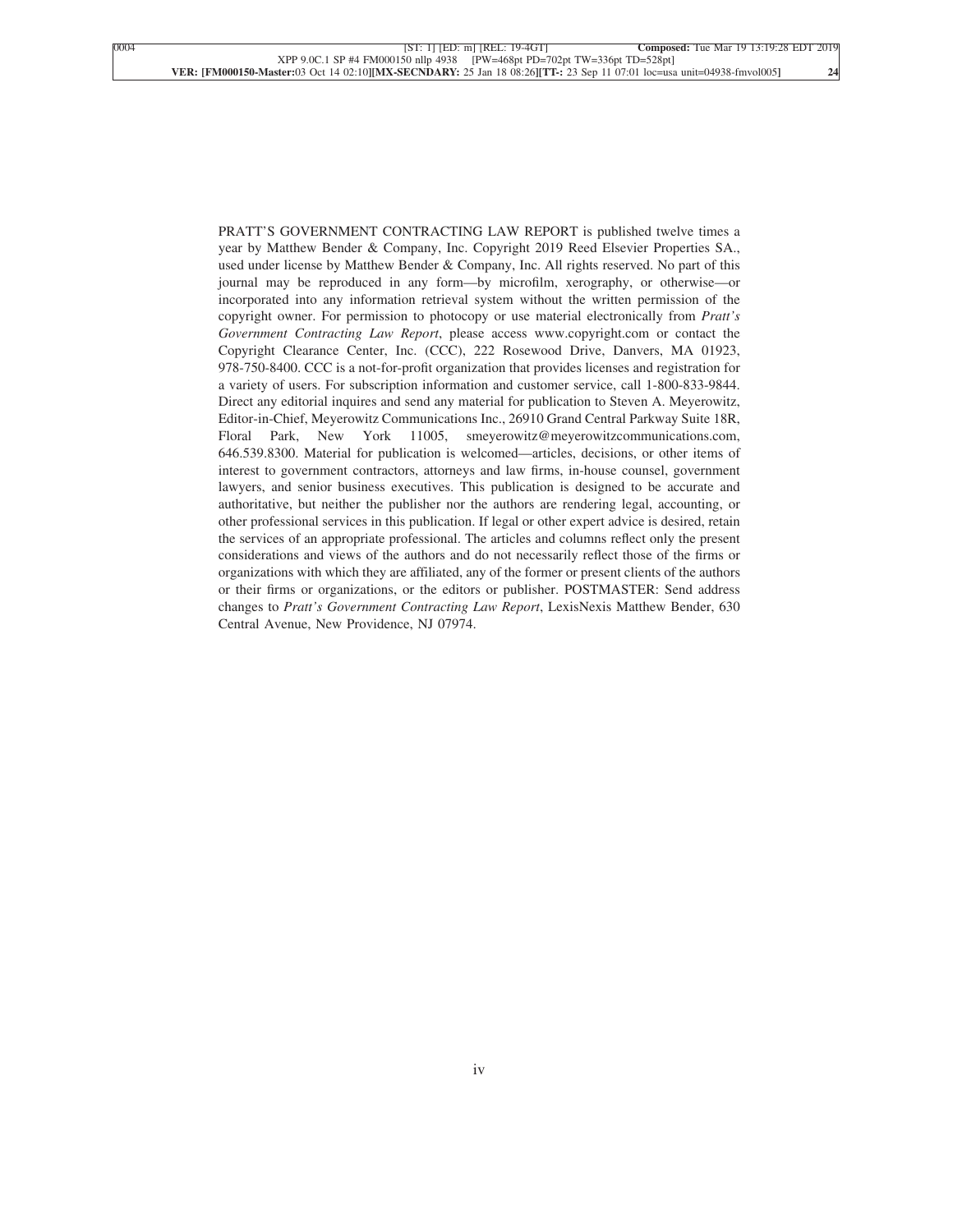### [GSA Moves Forward with Plan to Consolidate](xpath-> core:title,  tr:secmain/core:title,  desig_title,  style_01) [the Federal Supply Schedule Program](xpath-> core:title,  tr:secmain/core:title,  desig_title,  style_01)

#### *[By Kristen E. Ittig, Stuart W. Turner, Amanda J. Sherwood,](xpath-> core:byline,  core:byline,  byline,  style_01) and [Alexandra Barbee-Garrett](xpath-> core:byline,  core:byline,  byline,  style_01)***\***

*[The General Services Administration announced that it will consolidate all](xpath-> core:blockquote-para,  Default,  blockquote,  style_02) [24 Multiple Award Schedules into a single schedule. The authors of this](xpath-> core:blockquote-para,  Default,  blockquote,  style_02) [article discuss the consolidation, which will impact all contractors with this](xpath-> core:blockquote-para,  Default,  blockquote,  style_02) [type of schedule contract and will dramatically alter the process by which](xpath-> core:blockquote-para,  Default,  blockquote,  style_02) [contractors apply for and government stakeholders purchase from the](xpath-> core:blockquote-para,  Default,  blockquote,  style_02) [schedules.](xpath-> core:blockquote-para,  Default,  blockquote,  style_02)*

[The General Services Administration \("GSA"\) currently operates 24 Mul](xpath-> core:para,  Default,  para-list,  style_01)[tiple Award Schedules \("MAS"\), under which it awards largely pre-negotiated](xpath-> core:para,  Default,  para-list,  style_01) [contracts on largely commercial-item terms for a dizzying array of products and](xpath-> core:para,  Default,  para-list,  style_01) [services. The current schedules are organized by industry or type of service, with](xpath-> core:para,  Default,  para-list,  style_01) [individual schedules covering areas both broad \(Schedule 70, IT procurement\),](xpath-> core:para,  Default,  para-list,  style_01) [narrow \(Schedule 78, sports equipment, signs and trophies\), and potentially](xpath-> core:para,  Default,  para-list,  style_01) [duplicative \(Schedule 71, furniture/Schedule 72, furnishings and floor coverings\).](xpath-> core:para,  Default,  para-list,  style_01)

#### **[CONSOLIDATION](xpath-> core:generic-hd,  Default,  core_generic_hd,  style_01)**

[The GSA recently announced that it will abolish this fractured landscape.](xpath-> core:para,  Default,  para-list,  style_01)**<sup>1</sup>** [Rather than maintain its current 24 MAS rubrics as separate entities, GSA](xpath-> core:para,  Default,  para-list,  style_01) [announced it will consolidate all 24 into a single schedule. Stephanie Shutt, the](xpath-> core:para,  Default,  para-list,  style_01) [Director of GSA's MAS Program Management Office, described this change as](xpath-> core:para,  Default,  para-list,  style_01) [part of a "mass reform project" to "ensure MAS is easy, efficient, and modern."](xpath-> core:para,  Default,  para-list,  style_01)**<sup>2</sup>** [This announcement impacts all contractors with this type of schedule contract](xpath-> core:para,  Default,  para-list,  style_01) [and will dramatically alter the process by which contractors apply for and](xpath-> core:para,  Default,  para-list,  style_01) [government stakeholders purchase from GSA schedules.](xpath-> core:para,  Default,  para-list,  style_01)

**<sup>\*</sup>** [Kristen E. Ittig \(kristen.ittig@arnoldporter.com\) is a partner at Arnold & Porter Kaye](xpath-> pnfo:bio-para,  fn:bio-footnote/pnfo:bio-para,  byline,  ) [Scholer LLP representing large and small clients in government contracts matters, including](xpath-> pnfo:bio-para,  fn:bio-footnote/pnfo:bio-para,  byline,  ) [compliance counseling, bid protests, investigations, audits and self-disclosures, claims and](xpath-> pnfo:bio-para,  fn:bio-footnote/pnfo:bio-para,  byline,  ) [disputes, terminations, and other issues impacting government contractors and federal grantees.](xpath-> pnfo:bio-para,  fn:bio-footnote/pnfo:bio-para,  byline,  ) [Stuart W. Turner \(stuart.turner@arnoldporter.com\), counsel at the firm and a member of the](xpath-> pnfo:bio-para,  fn:bio-footnote/pnfo:bio-para,  byline,  ) Board of Editors of *[Pratt's Government Contracting Law Report](xpath-> pnfo:bio-para,  fn:bio-footnote/pnfo:bio-para,  byline,  )*, has extensive experience in [litigation and counseling for companies that work with the federal government. Amanda J.](xpath-> pnfo:bio-para,  fn:bio-footnote/pnfo:bio-para,  byline,  ) [Sherwood \(amanda.sherwood@arnoldporter.com\) and Alexandra Barbee-Garrett \(alexandra.barbee](xpath-> pnfo:bio-para,  fn:bio-footnote/pnfo:bio-para,  byline,  )[garrett@arnoldporter.com\) are associates at the firm handling a wide range of government](xpath-> pnfo:bio-para,  fn:bio-footnote/pnfo:bio-para,  byline,  ) [contracts matters.](xpath-> pnfo:bio-para,  fn:bio-footnote/pnfo:bio-para,  byline,  )

**[<sup>1</sup>](xpath-> fn:para,  fn:footnote/fn:para,  footnote,  style_03)** [https://www.gsa.gov/about-us/newsroom/news-releases/gsa-announces-transformation-of](xpath-> core:url,  core:url,  endmatter,  style_01)[multiple-awards-schedules.](xpath-> core:url,  core:url,  endmatter,  style_01)

**[<sup>2</sup>](xpath-> fn:para,  fn:footnote/fn:para,  footnote,  style_03)** [https://vimeo.com/gsavisualcommunications/review/303044538/72603a37b0.](xpath-> core:url,  core:url,  endmatter,  style_01)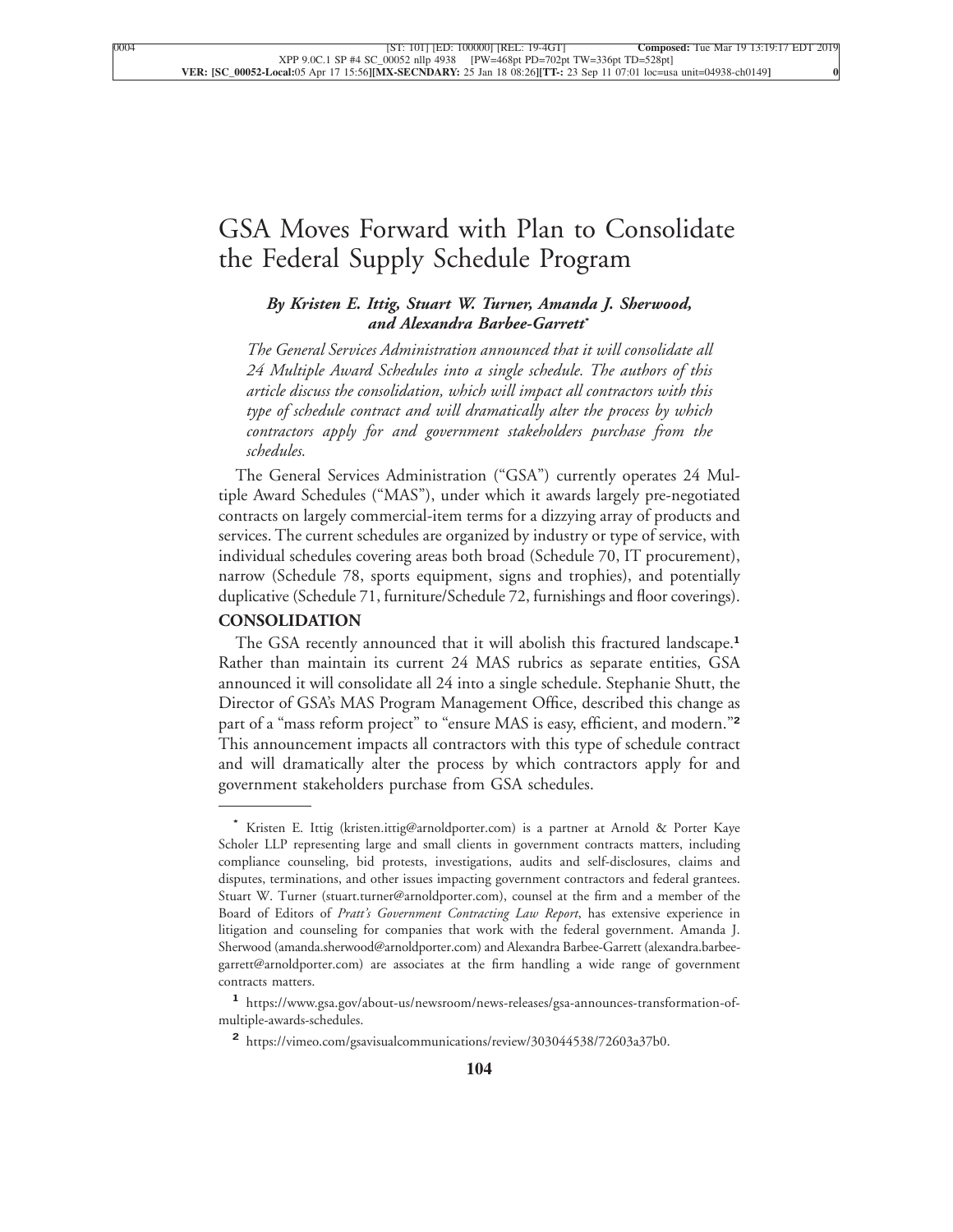[GSA utilizes MAS to establish long-term, government-wide contracts with](xpath-> core:para,  Default,  para-list,  style_01) [private companies offering a variety of commercial items for sale to government](xpath-> core:para,  Default,  para-list,  style_01) [parties. More than 10 million products currently appear on GSA schedules.](xpath-> core:para,  Default,  para-list,  style_01)**<sup>3</sup>** [Federal, state, and local agencies may place orders for listed products directly](xpath-> core:para,  Default,  para-list,  style_01) [with schedule contractors or through GSA's online shopping system \(GSA](xpath-> core:para,  Default,  para-list,  style_01) [Advantage!\), using the simplified acquisition procedures of Federal Acquisition](xpath-> core:para,  Default,  para-list,  style_01) [Regulation \("FAR"\) subpart 8.4. The GSA MAS program represents a large and](xpath-> core:para,  Default,  para-list,  style_01) [active marketplace, and a critical point of entry for small businesses and](xpath-> core:para,  Default,  para-list,  style_01) [non-traditional commercial contractors to sell to the federal government. The](xpath-> core:para,  Default,  para-list,  style_01) [GSA reports that approximately \\$31 billion is spent through its MAS contracts](xpath-> core:para,  Default,  para-list,  style_01) [each year.](xpath-> core:para,  Default,  para-list,  style_01)**<sup>4</sup>**

[The focus of each of the 24 MAS contracts on a particular subject matter](xpath-> core:para,  Default,  para-list,  style_01) [means that vendors selling different products or services under multiple](xpath-> core:para,  Default,  para-list,  style_01) [schedules must comply with different terms and conditions for each. The](xpath-> core:para,  Default,  para-list,  style_01) [division of items between schedules can likewise lack logic—for example,](xpath-> core:para,  Default,  para-list,  style_01) [agencies can purchase certain telecommunications items from Schedule 70, but](xpath-> core:para,  Default,  para-list,  style_01) [others from Schedule 58—and can cause frustrations when contractors wish to](xpath-> core:para,  Default,  para-list,  style_01) [sell services and products in unison.](xpath-> core:para,  Default,  para-list,  style_01)

#### **[A SINGLE, COMPREHENSIVE MAS](xpath-> core:generic-hd,  Default,  core_generic_hd,  style_01)**

[GSA's proposed consolidation will eliminate the sector-specific contracts and](xpath-> core:para,  Default,  para-list,  style_01) [replace them with a single, comprehensive MAS covering all items from](xpath-> core:para,  Default,  para-list,  style_01) [logistics, to staplers, to computer products. GSA has not yet issued the timeline](xpath-> core:para,  Default,  para-list,  style_01) [for this consolidation, but has indicated it anticipates taking a phased approach](xpath-> core:para,  Default,  para-list,  style_01) lasting approximately two years.**<sup>5</sup>** [At an Industry Day event held on December](xpath-> core:para,  Default,  para-list,  style_01) [12, 2018, Ms. Shutt explained that during the first phase, to be completed in](xpath-> core:para,  Default,  para-list,  style_01) [fiscal year 2019, existing contractors will continue to sell through their existing](xpath-> core:para,  Default,  para-list,  style_01) [contracts, while new contracts will be established on the new consolidated](xpath-> core:para,  Default,  para-list,  style_01) schedule.**<sup>6</sup>** [In the second phase, scheduled for 2020, GSA will move existing](xpath-> core:para,  Default,  para-list,  style_01) [schedule contractors onto the new, consolidated schedule by means of a mass](xpath-> core:para,  Default,  para-list,  style_01) [modification, so that the same contract number remains in place.](xpath-> core:para,  Default,  para-list,  style_01)**<sup>7</sup>** This means

**[<sup>3</sup>](xpath-> fn:para,  fn:footnote/fn:para,  footnote,  style_03)** [https://www.gsa.gov/about-us/newsroom/news-releases/gsa-announces-transformation-of](xpath-> core:url,  core:url,  endmatter,  style_01)[multiple-awards-schedules.](xpath-> core:url,  core:url,  endmatter,  style_01)

**[<sup>4</sup>](xpath-> fn:para,  fn:footnote/fn:para,  footnote,  style_03)** [https://gsa.federalschedules.com/resources/gsa-schedule-sales-fiscal-year-2017/](xpath-> core:url,  core:url,  endmatter,  style_01) (not a government resource); [https://www.gsa.gov/about-us/newsroom/news-releases/gsa-announces](xpath-> core:url,  core:url,  endmatter,  style_01)[transformation-of-multiple-awards-schedules.](xpath-> core:url,  core:url,  endmatter,  style_01)

**[<sup>5</sup>](xpath-> fn:para,  fn:footnote/fn:para,  footnote,  style_03)** [https://interact.gsa.gov/blog/gsa-announces-transformation-multiple-awards-schedules.](xpath-> core:url,  core:url,  endmatter,  style_01)

**[<sup>6</sup>](xpath-> fn:para,  fn:footnote/fn:para,  footnote,  style_03)** [https://interact.gsa.gov/sites/default/files/FMP%20Industry%20Day%20-%20FINAL.pdf.](xpath-> core:url,  core:url,  endmatter,  style_01)

**<sup>7</sup>** *[Id](xpath-> fn:para,  fn:footnote/fn:para,  footnote,  style_03)*.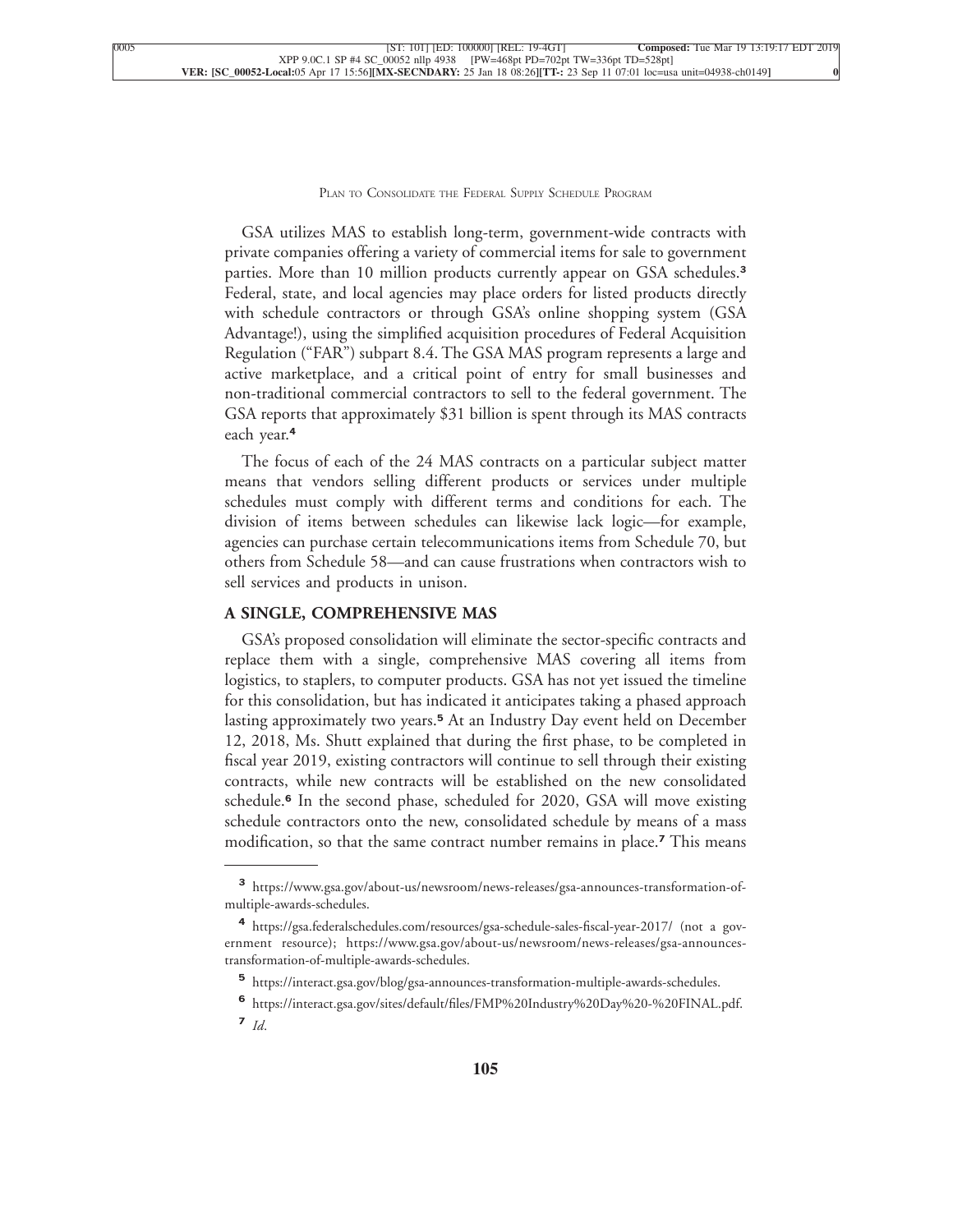that while current GSA contractors can rest assured their contracts will not change immediately, these contractors should pay careful attention as GSA sets up the new consolidated contract and experiments with new contractors. In a third phase, also to be completed in 2020, GSA will consolidate contracts for [the approximately 1,500 contractors holding multiple schedule contracts.](xpath-> core:para,  Default,  para-list,  style_01)**<sup>8</sup>**

[MAS contracts and purchases are intended to be more efficient than other](xpath-> core:para,  Default,  para-list,  style_01) [forms of federal contracting. GSA explained that it is making this change to](xpath-> core:para,  Default,  para-list,  style_01) [further that efficiency, and make the MAS system more user-friendly for](xpath-> core:para,  Default,  para-list,  style_01) [companies and federal purchasers alike. GSA's Federal Acquisition Service](xpath-> core:para,  Default,  para-list,  style_01) [Commissioner, Alan Thomas, explained that, from the government's point of](xpath-> core:para,  Default,  para-list,  style_01) [view, "\[a\] single schedule for products and services will make it easier for](xpath-> core:para,  Default,  para-list,  style_01) [customers to find and purchase the solutions they need to meet their respective](xpath-> core:para,  Default,  para-list,  style_01) missions."**<sup>9</sup>** [GSA Administrator, Emily Murphy, quipped "You shouldn't need a](xpath-> core:para,  Default,  para-list,  style_01) [Ph.D. in GSA to find the solution you want."](xpath-> core:para,  Default,  para-list,  style_01)**<sup>10</sup>** As for MAS sellers, providing [a single entry point to MAS will "save vendors from the burden of managing](xpath-> core:para,  Default,  para-list,  style_01) contracts on multiple schedules."**<sup>11</sup>** [Ms. Murphy added: "Reforming our](xpath-> core:para,  Default,  para-list,  style_01) [schedules will improve customer service, make it easier for small businesses to](xpath-> core:para,  Default,  para-list,  style_01) [access the schedules program, reduce duplication for all our vendors, and allows](xpath-> core:para,  Default,  para-list,  style_01) [GSA's workforce to focus on delivering solutions."](xpath-> core:para,  Default,  para-list,  style_01)**<sup>12</sup>**

[The consolidation is not unexpected. At a June 2018 Industry Day](xpath-> core:para,  Default,  para-list,  style_01) [discussing e-commerce portals, Commissioner Thomas stated that a team at](xpath-> core:para,  Default,  para-list,  style_01) GSA was studying consolidation.**<sup>13</sup>** [He said that the multi-schedule approach](xpath-> core:para,  Default,  para-list,  style_01) [was an "artificial construct," and cited "consistency issues" facing "companies](xpath-> core:para,  Default,  para-list,  style_01) [who are managing multiple schedules." But, as always, the devil is in the details,](xpath-> core:para,  Default,  para-list,  style_01) [many of which have yet to be revealed.](xpath-> core:para,  Default,  para-list,  style_01)

[While GSA addressed several important issues at its December 12, 2018](xpath-> core:para,  Default,  para-list,  style_01) [Industry Day, many questions of potentially critical importance to current and](xpath-> core:para,  Default,  para-list,  style_01) [prospective schedule holders linger:](xpath-> core:para,  Default,  para-list,  style_01)

**<sup>8</sup>** *[Id.](xpath-> fn:para,  fn:footnote/fn:para,  footnote,  style_03)*

**[<sup>9</sup>](xpath-> fn:para,  fn:footnote/fn:para,  footnote,  style_03)** [https://www.gsa.gov/about-us/newsroom/news-releases/gsa-announces-transformation-of](xpath-> core:url,  core:url,  endmatter,  style_01)[multiple-awards-schedules.](xpath-> core:url,  core:url,  endmatter,  style_01)

**[<sup>10</sup>](xpath-> fn:para,  fn:footnote/fn:para,  footnote,  style_03)** [https://interact.gsa.gov/sites/default/files/Federal%20Marketplace%20Industry%20Day%](xpath-> core:url,  core:url,  endmatter,  style_01) [20Transcript-12-12-18.pdf.](xpath-> core:url,  core:url,  endmatter,  style_01)

**[<sup>11</sup>](xpath-> fn:para,  fn:footnote/fn:para,  footnote,  style_03)** [https://www.gsa.gov/about-us/newsroom/news-releases/gsa-announces-transformation-of](xpath-> core:url,  core:url,  endmatter,  style_01)[multiple-awards-schedules.](xpath-> core:url,  core:url,  endmatter,  style_01)

**[<sup>12</sup>](xpath-> fn:para,  fn:footnote/fn:para,  footnote,  style_03)** [https://www.gsa.gov/about-us/newsroom/news-releases/gsa-announces-transformation-of](xpath-> core:url,  core:url,  endmatter,  style_01)[multiple-awards-schedules.](xpath-> core:url,  core:url,  endmatter,  style_01)

**<sup>13</sup>** [Transcript of GSA June 21 Industry Day at 16–17, transcript](xpath-> fn:para,  fn:footnote/fn:para,  footnote,  style_03) *available at* [https://interact.](xpath-> core:url,  core:url,  endmatter,  style_01) [gsa.gov/sites/default/files/Public%20Meeting%20Transcript%20062108\\_0.pdf.](xpath-> core:url,  core:url,  endmatter,  style_01)